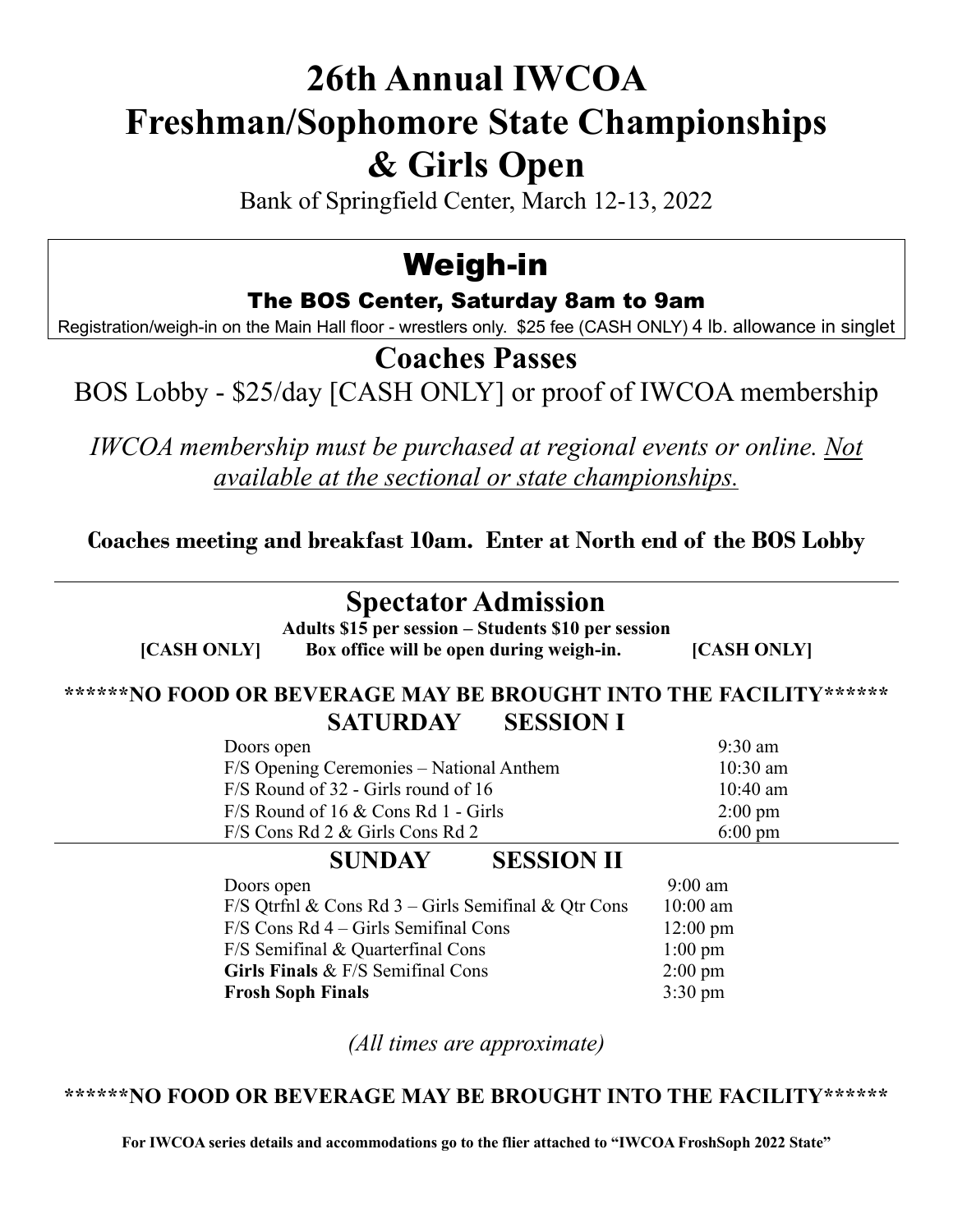## **26th Annual IWCOA FRESHMAN SOPHOMORE State Championship Series**

| <b>State Championships</b>                                            | Sat. & Sun., 3/12 & 13, 2022, Bank of Springfield Center,                                                    |  |  |  |
|-----------------------------------------------------------------------|--------------------------------------------------------------------------------------------------------------|--|--|--|
|                                                                       | 1 Convention Center Plaza, Springfield, IL Weigh-in Saturday 8am to 9am (No Preregistration)                 |  |  |  |
| <b>Sectional Tournaments</b>                                          | March 5 or 6, 2022– Weigh-ins 8am to 8:30am - see sites below (4) Qualify for State (No Preregistration)     |  |  |  |
| <b>Regional Tournaments</b>                                           | Feb 26 or 27, 2022 – Weigh-ins 8am to 8:30am - see sites below. (4) Qualify for sect (Must Preregister)      |  |  |  |
| <b>Weight Classes</b>                                                 | 101, 106, 113, 120, 126, 132, 138, 145, 152, 160, 170, 182, 195, 220, 285 (+4 pound allowance Entire Series) |  |  |  |
|                                                                       | Weigh-in with singlet                                                                                        |  |  |  |
| <b>Accommodations</b>                                                 | Double Tree, www.my-event.hilton.com/iwcoastatechampionship/ 701 E. Adams, Sfld, IL 62701, 866-788-800       |  |  |  |
|                                                                       | Wyndham S'field City Centre, 700 E Adams, IL 62701, 217-789-1530 https://bit.ly/lWCOA22                      |  |  |  |
|                                                                       | Deadline 3/7/2022                                                                                            |  |  |  |
| <b>Eligibility</b>                                                    | Must be a freshman or sophomore during the 2021-2022 high school season. No 17-year-olds or IHSA             |  |  |  |
|                                                                       | individual state qualifiers. (Open competition not an IHSA event. Coaching is not required.)                 |  |  |  |
|                                                                       | ******** NO NATIONAL MEMBERSHIP CARD IS REQUIRED. *********                                                  |  |  |  |
| Coaching                                                              | IWCOA membership available at regional sites and on line \$35 iwcoa.net (Includes liability ins., and floor  |  |  |  |
|                                                                       | pass at each event plus brunch at the state championship.) Non-IWCOA members can purchase a coaches          |  |  |  |
|                                                                       | pass at each Reg and Sect tournament for \$15. For Non-IWCOA members State Championship is \$25              |  |  |  |
|                                                                       | <b>PER DAY</b> (includes floor pass and Saturday breakfast)                                                  |  |  |  |
| Coaches must attend coaches meeting at BOS mezzanine prior to brunch. |                                                                                                              |  |  |  |
| <b>Entry Fees</b>                                                     | \$40 for Regionals (No national membership required), \$25 Sectionals, and \$25 State Championship           |  |  |  |
|                                                                       | All fees will be paid at the event. No Checks accepted.                                                      |  |  |  |
| Registration                                                          | Series begins with regional entry. All wrestlers must preregister at www.trackwrestling.com (no fees paid    |  |  |  |
|                                                                       | to preregister). Deadline 10pm prior to the Regional. Qualifiers will automatically advance to sectional or  |  |  |  |
|                                                                       | state. (If unable to continue the series please go to trackwrestling.com to notify us.)                      |  |  |  |
|                                                                       | <b>OUALIFIERS ADVANCE TO SECTIONAL OR STATE WITHOUT FURTHER PREREGISTRATION.</b>                             |  |  |  |

**www.trackwrestling.com** *(Check track wrestling for updates of this flier)*

Regional assignments are based on the high school attended. Download flier for assignments at www.trackwrestling.com

WRESTLERS FROM A HIGH SCHOOL PARTICIPATING IN THE IHSA DUAL MEET CHAMPIONSHIP FINALS MAY ENTER AT THE SECTIONAL LEVEL AND MUST PREREGISTER THROUGH www.trackwrestling.com. A \$40 FEE WILL BE PAID AT THE SECTIONAL (no preregistration fee)

| <b>REGIONAL SITES</b>      |               | <b>SECTIONAL SITES</b>       |                |                                   |
|----------------------------|---------------|------------------------------|----------------|-----------------------------------|
| <b>Althoff Catholic HS</b> | <b>Feb 27</b> | <b>Granite City HS Annex</b> | March 5        |                                   |
| <b>Lanphier HS</b>         | <b>Feb 26</b> |                              |                |                                   |
|                            |               |                              |                |                                   |
| <b>Normal HS</b>           | <b>Feb 27</b> | <b>Heyworth HS</b>           | <b>March 6</b> |                                   |
| <b>Mahomet Seymour MS</b>  | <b>Feb 27</b> |                              |                |                                   |
| <b>Morrison HS</b>         | <b>Feb 27</b> | <b>Sterling HS</b>           | March 6        |                                   |
| <b>Rochelle HS</b>         | <b>Feb 26</b> |                              |                |                                   |
| <b>Lake Zurich HS</b>      | <b>Feb 27</b> | <b>Lake Zurich HS</b>        | March 6        |                                   |
| <b>Lakes HS</b>            | <b>Feb 27</b> |                              |                | <b>CHAMPIONSHIPS!</b>             |
|                            |               |                              |                | <b>Bank of Springfield Center</b> |
| <b>Joliet West HS</b>      | <b>Feb 27</b> | <b>Coal City HS</b>          | March 6        | <b>Springfield Illinois</b>       |
| <b>Joliet Central HS</b>   | <b>Feb 26</b> |                              |                | March 12-13, 2022                 |
| <b>Richards HSI</b>        |               |                              |                |                                   |
|                            | <b>Feb 27</b> | <b>Shepard HS</b>            | March 6        |                                   |
| <b>Richards HS II</b>      | <b>Feb 27</b> |                              |                |                                   |
| <b>Oswego East HS</b>      | <b>Feb 27</b> | <b>Naperville Central HS</b> | March 6        |                                   |
| <b>Glenbard South HS</b>   | <b>Feb 26</b> |                              |                |                                   |
| <b>Niles West HS I</b>     | <b>Feb 27</b> | <b>Evanston HS</b>           | <b>March 6</b> |                                   |
| <b>Niles West HS II</b>    | <b>Feb 27</b> |                              |                |                                   |

NFHS folkstyle rules with the exception of weight classes, bout length & weigh-in procedures.

**Headgear is required** – All bouts are 1min – 2min – 2min – (Regional bout length may vary with unexpected turnout) Overtime per HS rules *(Not affiliated with the IHSA, USAW or AAU. - Multiple entries at a weight class may enter who are from the same school. This is an open competition.)*

 **Revised 03/04/2022**